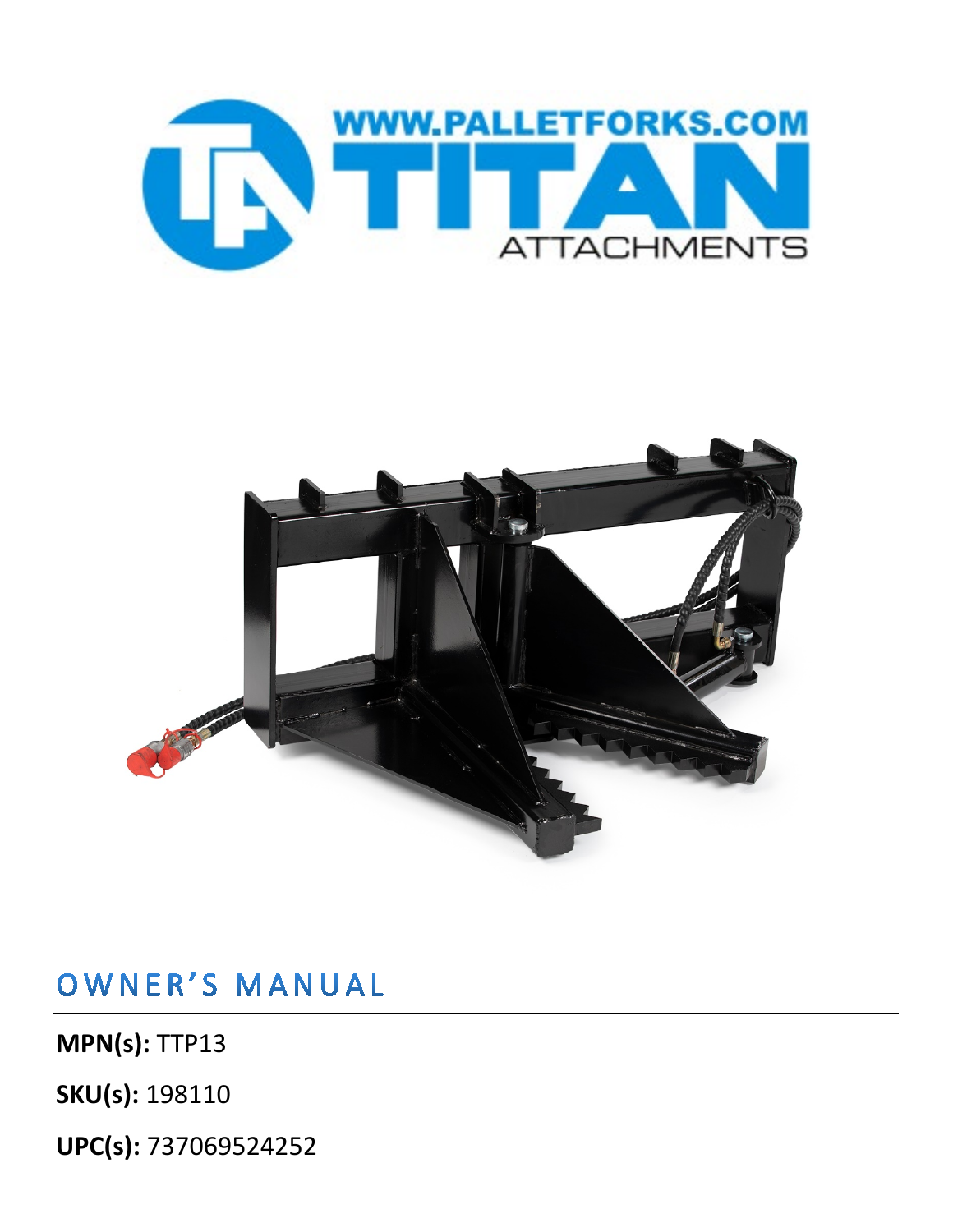## PARTS DIAGRAM / EXPLODED VIEW



| <b>KEY</b> | <b>PART</b> | <b>DESCRIPTION</b>          | <b>QTY</b>     | <b>KEY</b> | <b>PART</b>           | <b>DESCRIPTION</b>                             | <b>QTY</b> |
|------------|-------------|-----------------------------|----------------|------------|-----------------------|------------------------------------------------|------------|
| (1)        | P198110-1   | <b>FRAME OF TREE PULLER</b> | $\mathbf{1}$   | (6)        | FFC12M                | <b>Male Flat Face Coupler</b><br>1/2" Thread   |            |
| (2)        | P198110 - 2 | <b>ARM</b>                  | 1              | (7)        | FFC12F                | <b>Female Flat Face Coupler</b><br>1/2" Thread |            |
| (3)        | P198110 - 3 | <b>PIN FOR ARM</b>          | $\mathbf{1}$   | (8)        | P198110-<br><b>6A</b> | <b>Feed Hose Straight</b><br><b>Fitting</b>    |            |
| (4)        | P198110-4   | <b>PIN FOR CYLINDER</b>     | $\overline{2}$ | (9)        | P198110-<br>6B        | Return Hose 90°                                |            |
| (5)        | P198110 - 5 | <b>TTP12 CYLINDER</b>       | 1              | (10)       | P198110-7             | <b>Bolt M6*40 &amp; Nut M6</b>                 | 3          |